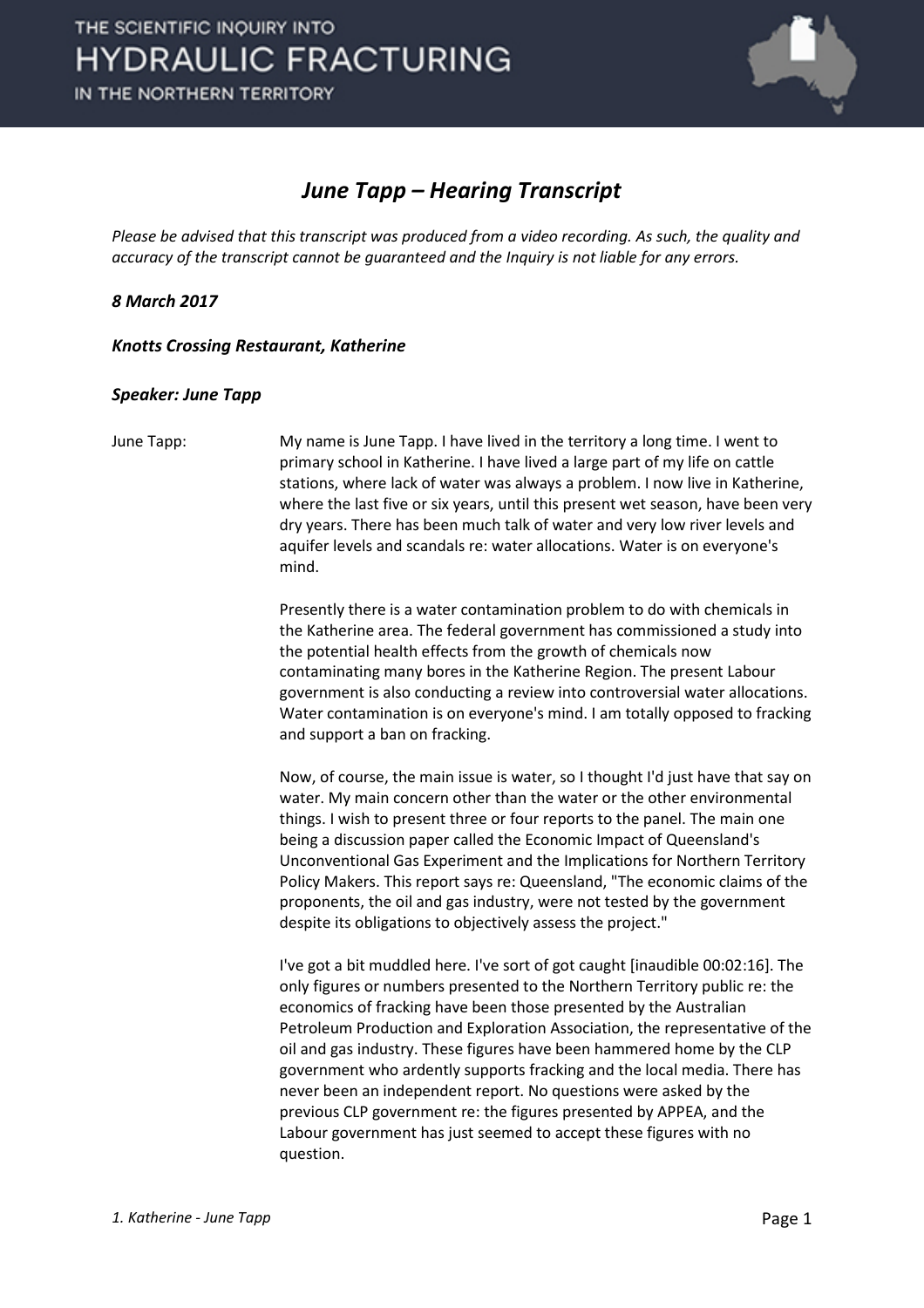The public has queried the figures constantly, but no answers. The only comments made by the previous CLP, Country Liberal Party, were "Yes, the figures are rubbery." When given a specific question, which was ... This was at a public meeting ... "Is the royalty returned to the NT government 450 million, as claimed by APPEA, or is the amount \$45 million?" The then Head of the Department of Mines and Energy, Mr. Ron Kelly, said, "It's somewhere in the middle." They had a few laughs through that, but it's not good enough.

We, the people of the territory, have a right to know the projections of return for Northern Territory people who are the owners of the gas. The figures supplied by APPEA from their commissioned report were blindly accepted by the government. This is what they said, "APPEA said that unconventional gas in the Northern Territory was valued at \$22.4 billion between 2020 and 2040. There would be a return of \$1 billion in royalties to the Northern Territory government over those 20 years." APPEA has claimed that the return to the Northern Territory government would be 460 million.

These claims were made by Steve Gerhardy, Matt Doman, but Malcolm Roberts, CEO for ACT, said, NT News, January 18, 2016, "Returns to the government of at least 236 million," or up to the 460 million that they claim. That was the first time anyone had ever heard of [inaudible 00:04:48].

They've just hammered and hammered and hammered away at these figures over and over and over and over again. The NT News is just totally on side. All its editorials, they just keep on repeating these figures handed out by APPEA. APPEA claimed that originally when they put forward their little proposal that there would be 4,000 jobs, up to 2040, but the number has since risen dramatically to 6,300. There's never been any detail about where or who or what these jobs will be.

My concern is that when the NT treasurer, Nicole Manison, said a few days ago, on March the 3rd, that, "It would be 10 years before the territory felt any benefit from gas investment even if the moratorium were lifted tomorrow," that we NT people could end up in the same financial position as the Southern taxpayers, who will receive no revenue for a couple of decades from the Gladstone LNG plants in Queensland, who will be deducting capital for many years. Senator Larissa Waters called it, "The great fossil fuel rot."

In 10 years' time, there could possibly be a ban on dirty fossil fuels, and if presently the Labour NT government sees no benefit for 10 years, what is the point in fracking going ahead? There is no information publicly as to how Nicole Manison arrived at her conclusions. We, the public, need to know what is going on.

Take into account ... My main thing is about the Labour government and the CLP government just taking these figures with no questions, no independent investigation taken. Many people believe that contrary to claims by APPEA, Malcolm Roberts, that state governments, including the Northern Territory, are ... These are the words he used, "Manufacturing a supply crisis," that it is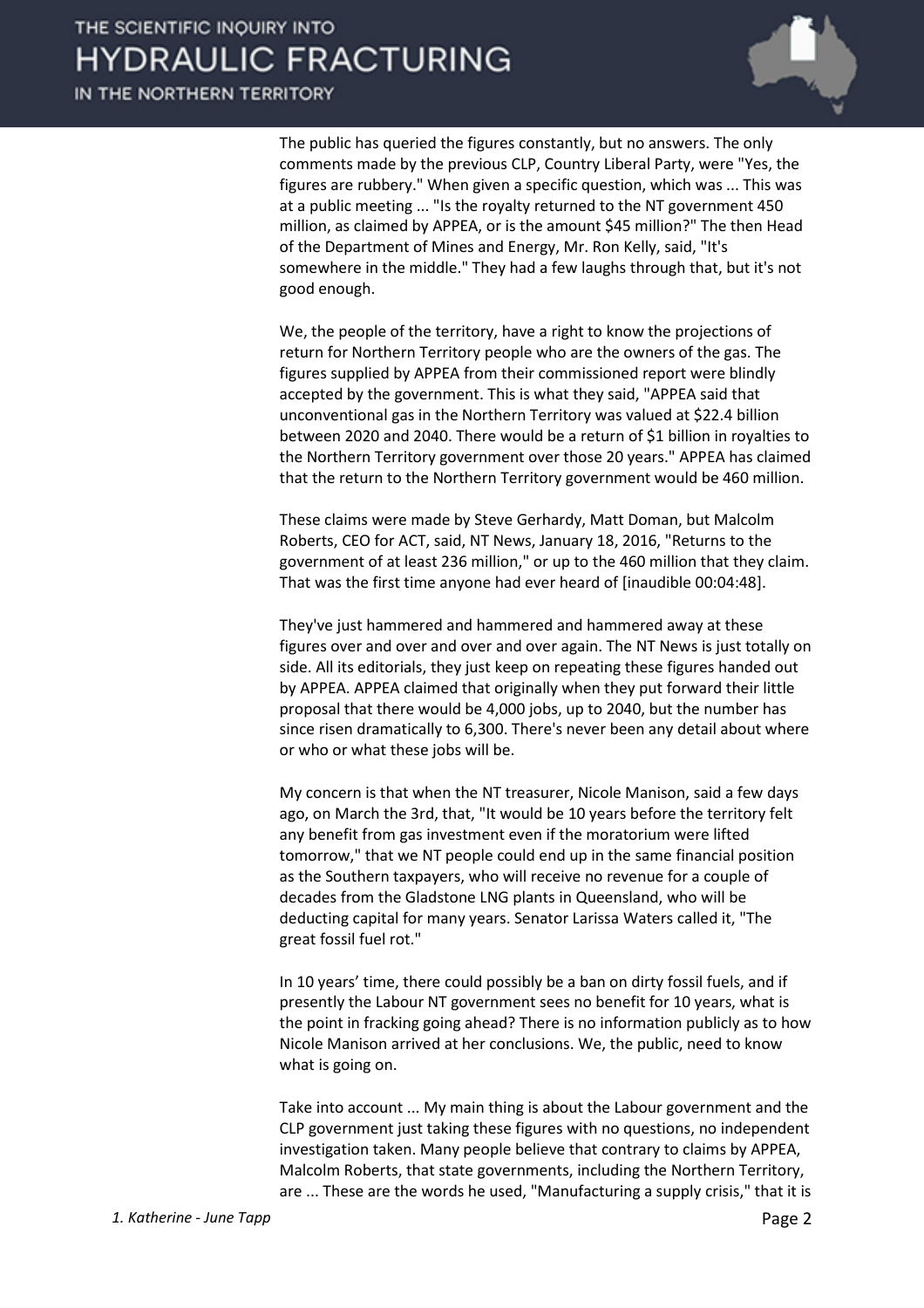IN THE NORTHERN TERRITORY



members of APPEA who are manufacturing the gas supply crisis, while maximising their profits through exports of gas at the expense of domestic consumers. There's plenty of gas being produced in Australia."

The moratoriums and bans on fracking put in place by Victoria ... They made permanent today, or someone said ... New South Wales, other states and the NT are because of public concern for the environment. The gas industry has not come up with any data to convince the people that fracking is safe. Poisoning of our rivers and aquifers is of deep concern. There is no insurance available for agricultural producers to ensure that if contamination occurs, their business operations would be safeguarded from financial or legal liability. The insurance industry is not convinced re: the safety of fracking.

Back to APPEA. In 2013, the APPEA claimed that the oil and gas industry had created 100,000 new jobs in a single year. According to the Australian Bureau of Statistics, the oil and gas industry added only 9,400 jobs that year and employed 20,700 people in total. The absurdity of the claims belies the seriousness of the deception. There is an urgent need for an independent inquiry be put in place by the Northern Territory government. The Northern Territory government, I just believe it has an obligation to objectively assess the economic returns to the NT government from the proposed oil and gas project and not blindly parrot APPEA's numbers, figures, re: the economics because it suits them. That's the Northern Territory government both.

After all these rubbery figures, what value do we put on our environment and our most precious asset, water? I like to get that water bit in every so often. I would also like to present a small booklet called Protecting the Daly Basin and the Rivers Region from the Impacts of Unconventional Oil and Gas: The Territory Experience. That's the name of this little booklet. It's from the Don't Frack Katherine organisation. This little booklet covers the history of fracking in the Northern Territory and state.

When Alan Hawk had his first inquiry in the Northern Territory ... After the inquiry was announced, but before it started, Alan Hawk said on 7:30 TV report that, "Fracking was safe in the Northern Territory because fracking had occurred for 30 years." I believe that's a myth. This little booklet, which covers the history of fracking in the Northern Territory, and what it says is this ... Always there's the APPEA mob, or the oil and gas industry, say it's safe and the other mob, us, say it's not safe.

This is what the little booklet says. It says, "The Northern Territory (and Australia) had its first deep-shale, horizontally drill and hydraulically fractured well completed in 2011 by Petro Frontier to a depth of 1,948 metres and a length of approx. 875 metres. During 2011 and 2012, Petro Frontier drilled two more of the unconventional hydrocarbon wells. These are the only wells of this type registered in the Northern Territory. The fracking of wells in the Northern Territory by the highly controversial, unconventional gas industry is only a couple of years old and in experimental stages." It says in big letters, "The NT does not have baseline studies. We are not prepared for this industry."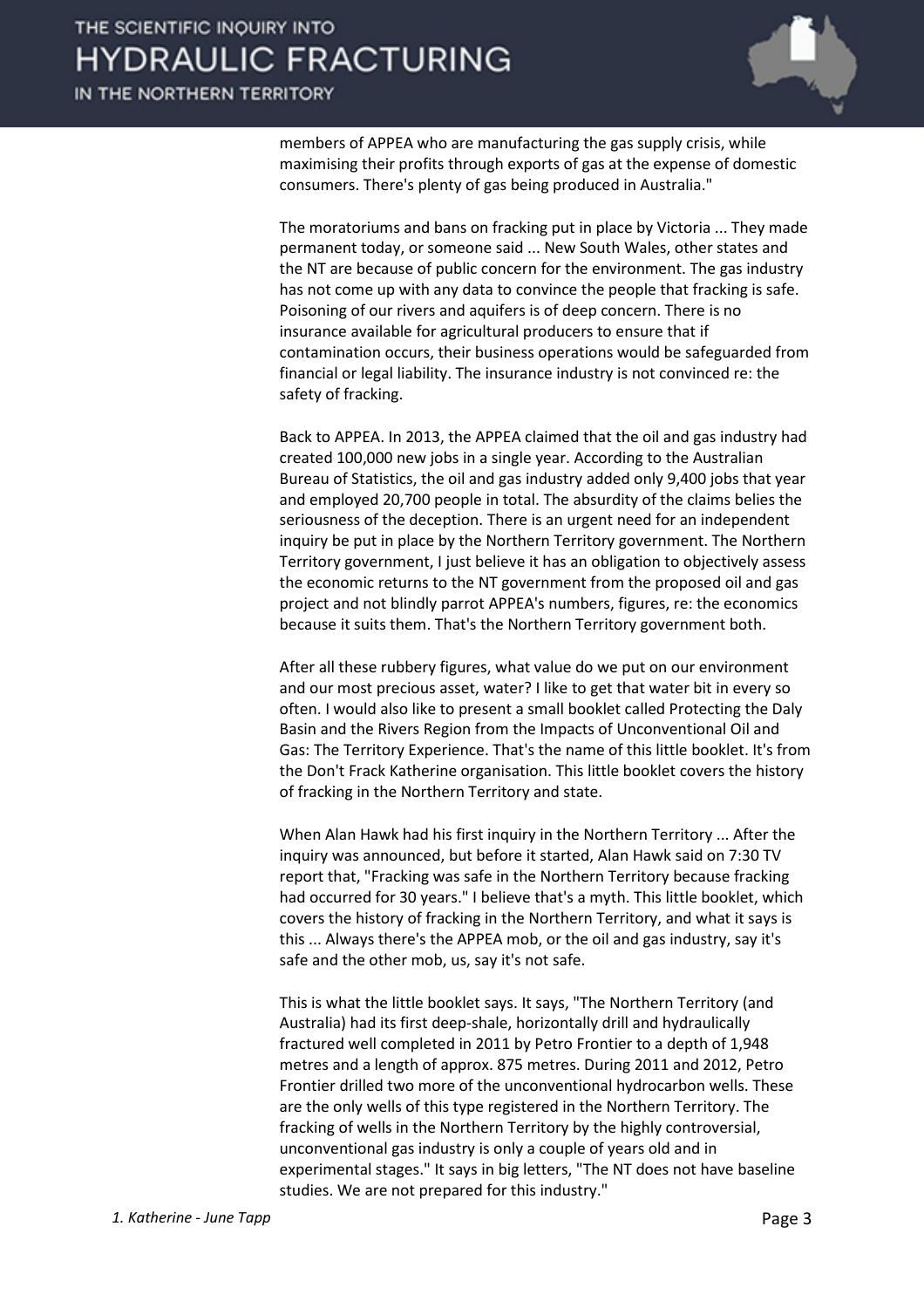

|                                | This little booklet is a couple of years old. I looked around for the date on it.<br>It come out a couple of years ago. My big concern is about national parks.<br>You never hear anything much about national parks. The thought of people<br>going in there and drilling for gas, it just horrifies me. It makes me furious.<br>There are applications and granted licences over national parks. I've got all<br>funny little bits and pieces here. I never got round  I didn't start in time,<br>but one of the people told me that it's okay if I present this as a unfinished<br>work or some such thing. |
|--------------------------------|----------------------------------------------------------------------------------------------------------------------------------------------------------------------------------------------------------------------------------------------------------------------------------------------------------------------------------------------------------------------------------------------------------------------------------------------------------------------------------------------------------------------------------------------------------------------------------------------------------------|
| Hon. Justice<br>Rachel Pepper: | Absolutely. Of course, you can always submit something on in writing if you<br>want to or supplement what you're saying now in writing later on.                                                                                                                                                                                                                                                                                                                                                                                                                                                               |
| June Tapp:                     | I'd love to. I would.                                                                                                                                                                                                                                                                                                                                                                                                                                                                                                                                                                                          |
| Hon. Justice<br>Rachel Pepper: | Absolutely, that's fine.                                                                                                                                                                                                                                                                                                                                                                                                                                                                                                                                                                                       |
| June Tapp:                     | I've got a little bit more, I think, about the-                                                                                                                                                                                                                                                                                                                                                                                                                                                                                                                                                                |
| Hon. Justice<br>Rachel Pepper: | Please go ahead. [crosstalk 00:12:29]                                                                                                                                                                                                                                                                                                                                                                                                                                                                                                                                                                          |
| June Tapp:                     | Does the oil-gas pipeline come into it?                                                                                                                                                                                                                                                                                                                                                                                                                                                                                                                                                                        |
| Hon. Justice                   |                                                                                                                                                                                                                                                                                                                                                                                                                                                                                                                                                                                                                |
| Rachel Pepper:                 | Whatever you wish to say. You've still got another five minutes.                                                                                                                                                                                                                                                                                                                                                                                                                                                                                                                                               |
| June Tapp:                     | I've got a report of the  I left all my bits and pieces at home because they'd<br>said I can finish it off later. That oil-gas pipeline is questioned. The viability<br>of that, I've read reports on that and they reckon it's just a white elephant,<br>not viable. The cart before the horse, where is all this gas coming from if it's<br>unsafe? I've got other, but it's just nothing scientific in it. Can I just ?                                                                                                                                                                                     |
| Hon. Justice                   |                                                                                                                                                                                                                                                                                                                                                                                                                                                                                                                                                                                                                |
| Rachel Pepper:                 | Whatever you wish to say. Whatever you wish to say.                                                                                                                                                                                                                                                                                                                                                                                                                                                                                                                                                            |
| June Tapp:                     | Thank you. The multi-billion-dollar oil-gas fossil fuel industry has ruled the<br>Northern Territory government. After NT politicians and bureaucrats have<br>killed off our rivers, the Roper at Katherine and the Daly, with massive<br>overall locations of water and poisoned our aquifers at Tindal and Nooloo<br>with fracking (gas mining), what is left for tourists to see? Gas fields and<br>environmental devastation. Where is the tourist industry? Where is the<br>cattle producers organisations? We know where the  I won't say that. They<br>remain silent.                                   |
|                                | Our big clean rivers, the bush and the promoted clean and green image of<br>the last frontier has been taken over by oil and gas mining companies. The<br>men who would kill our rivers and poison our aquifers will leave a trail of<br>thousands of gas wells. We already have a devastating legacy of mining                                                                                                                                                                                                                                                                                                |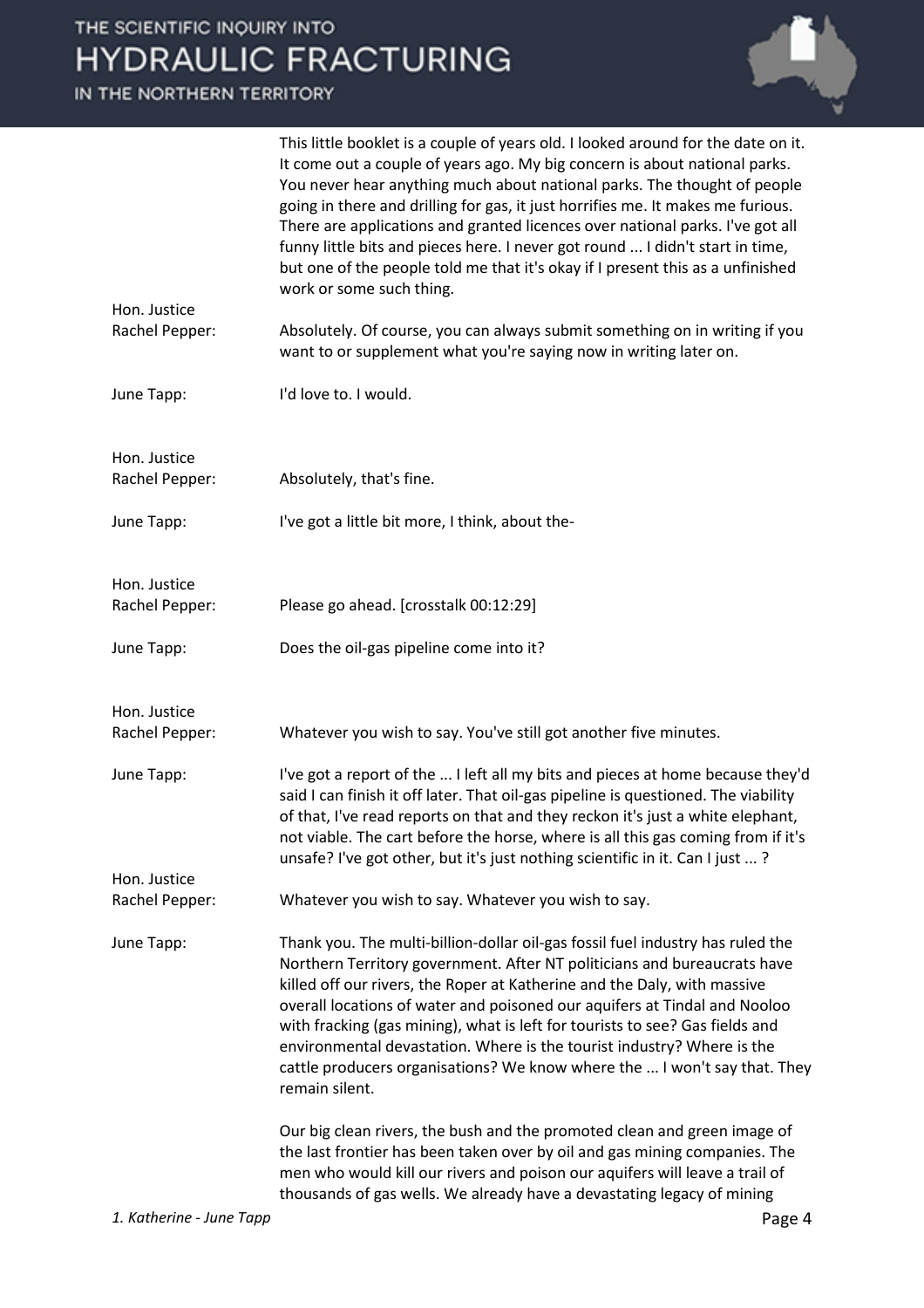IN THE NORTHERN TERRITORY



environmental damage, lakes of toxic waste and poisoned rivers and thousands and millions of dollars of unrehabilitated ... They said the legacy mine to fix up the rehabilitation of ... Not gas mines ... Round the territory is almost \$3 billion. Glencore alone at McArthur River is possibly half a billion dollars if they had a bond. The Northern Territory government won't tell us what the bond money amounts are.

Millions of dollars of unrehabilitated devastated land, McArthur River, Pine Creek, Mount Todd, Rum Jungle, Red Bank and other areas where the miners have packed up and left this massive environmental mess. The Northern Territory taxpayer will pay the bill. Frackers show no concern for the lives of their neighbours, the rivers and the aquifers don't stop at boundaries once they are poisoned. Frackers never mention the environment or the threat to our native animals, barramundi, brolgas, turtles, wallabies, gouldian finches, emus, etc.

Frackers talk only one language, their own private gain. No one wants a gas mine on their land for aesthetic reasons. There is only one reason, dollars of one kind or another, a quick grab, short-term gain for a few, long-time pain for the ones who have no say about mining companies coming onto their land. Mining royalties paid to the Northern Territory government are mainly to overseas miners and frackers, who take the territory's precious minerals and gas for the profit of mainly overseas investors. The Reserve Bank of Australia estimates that foreign interests effectively own four-fifths of Australia's mining operations.

Many people are asking giving the huge and ongoing handouts to the mining companies and frackers, how viable are these industries? Presently, the viability of the \$800 million white elephant, gas pipeline is also being questioned. Then I've got this little report [inaudible 00:16:14]. Be careful what you wish for because the report by the Australia Institute just won the Economic Implications for the Northern Territory Policy Makers. I do have other kinds of reports there, but that's about it, I think. Not too many deep and probing questions.

Hon. Justice Rachel Pepper: I can't make any guarantees there, but I'm sure you'll be able to answer them. To the extent that, Mrs. Tapp, you've referred to various documents and reports. Are you willing to make those available to the inquiry?

June Tapp: Yeah, I do have them at home. It's just ...

Hon. Justice

Rachel Pepper: That's all right.

June Tapp: Didn't bring them today.

Hon. Justice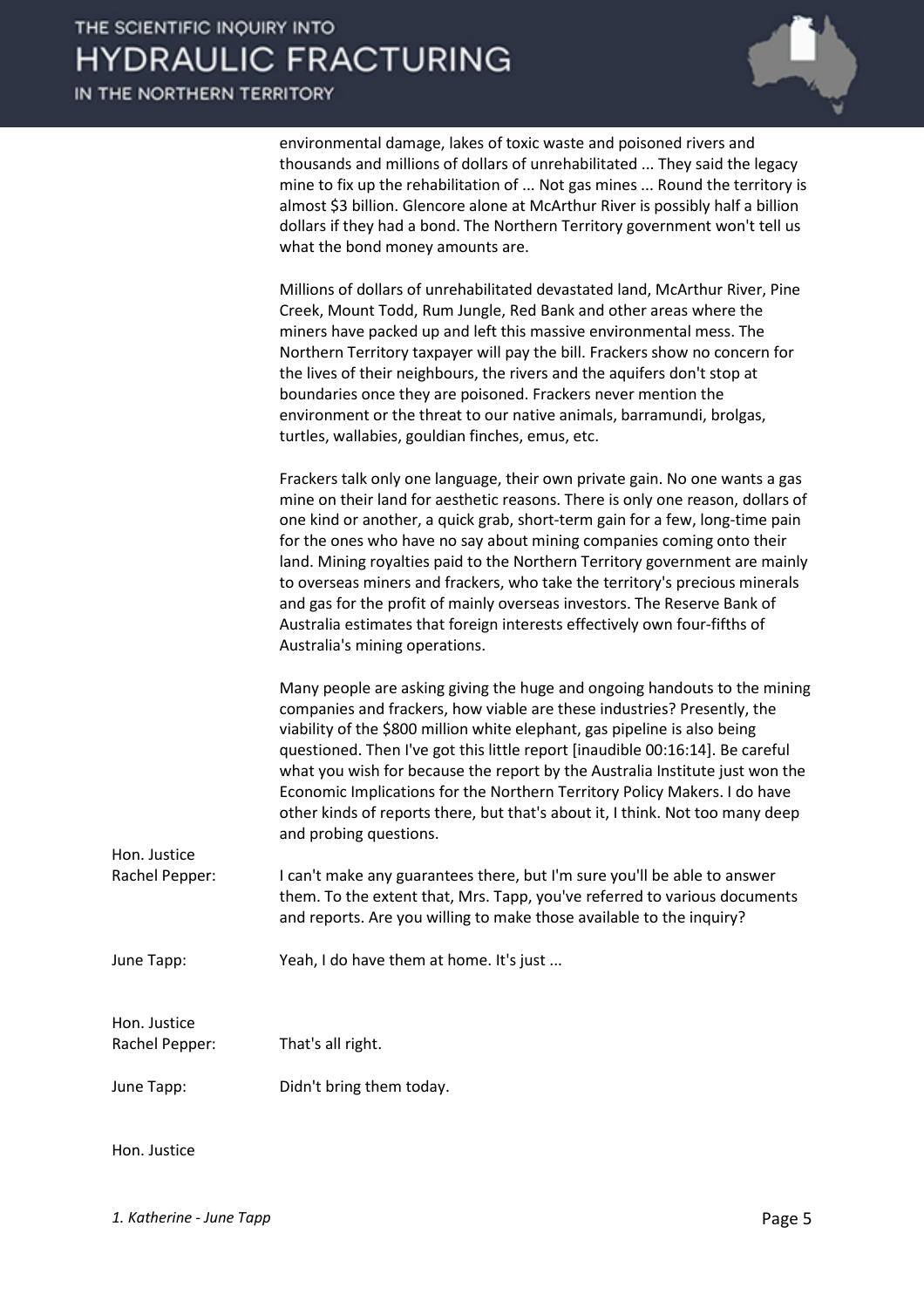| Rachel Pepper:                 | If you can even just either email them through or post them through to the<br>inquiry at  The address and website is easily obtainable. That would be of<br>assistance.                                                                                                                                                                                                                                |
|--------------------------------|--------------------------------------------------------------------------------------------------------------------------------------------------------------------------------------------------------------------------------------------------------------------------------------------------------------------------------------------------------------------------------------------------------|
| June Tapp:                     | Thank you.                                                                                                                                                                                                                                                                                                                                                                                             |
| Hon. Justice<br>Rachel Pepper: | I'm going to start with one question if I may. I think you referred to the<br>poisoning of  I think it was the Tindal Aquifer, if I heard correctly. My<br>understanding was that that was as a result  There is chemical<br>contamination there, but that was a result of the PFAS chemicals.                                                                                                         |
| June Tapp:                     | Yes, yes.                                                                                                                                                                                                                                                                                                                                                                                              |
| Hon. Justice<br>Rachel Pepper: | I wasn't sure.                                                                                                                                                                                                                                                                                                                                                                                         |
| June Tapp:                     | I just meant water in general.                                                                                                                                                                                                                                                                                                                                                                         |
| Hon. Justice<br>Rachel Pepper: | Right, okay. I misunderstood.                                                                                                                                                                                                                                                                                                                                                                          |
| June Tapp:                     | It's sort of a big thing. They've also got a new industry in the territory,<br>sandalwood, growing these trees, which is causing a bit of  There have<br>been two big companies gone bust. There's Timbercorp and Great Southern,<br>leaving people just devastated all over Australia, bankrupt. People are a<br>little bit  I just threw it in for water generally. I wasn't linking it to fracking. |
| Hon. Justice<br>Rachel Pepper: | Are you mentioning the sandalwood? I have read various reports to this<br>emerging sandalwood industry. Is your concern about different types of<br>industries competing for each other or is your concern about the water?                                                                                                                                                                            |
| June Tapp:                     | I don't know too much about it, but I do know that people have talked to me<br>about it. They're concerned, yeah.                                                                                                                                                                                                                                                                                      |
| Hon. Justice<br>Rachel Pepper: | Questions from  Yes, Dr. Jones.                                                                                                                                                                                                                                                                                                                                                                        |
| Dr. David Jones:               | You mentioned the issue about water over allocation. We've heard<br>anecdotal evidence that that might be the case, but do you have any<br>evidence in your collection there, which would support that?                                                                                                                                                                                                |
| June Tapp:                     | Not here, but I do at home. I will be putting it in, yes.                                                                                                                                                                                                                                                                                                                                              |
| Dr. David Jones:               | I'd like to see that.                                                                                                                                                                                                                                                                                                                                                                                  |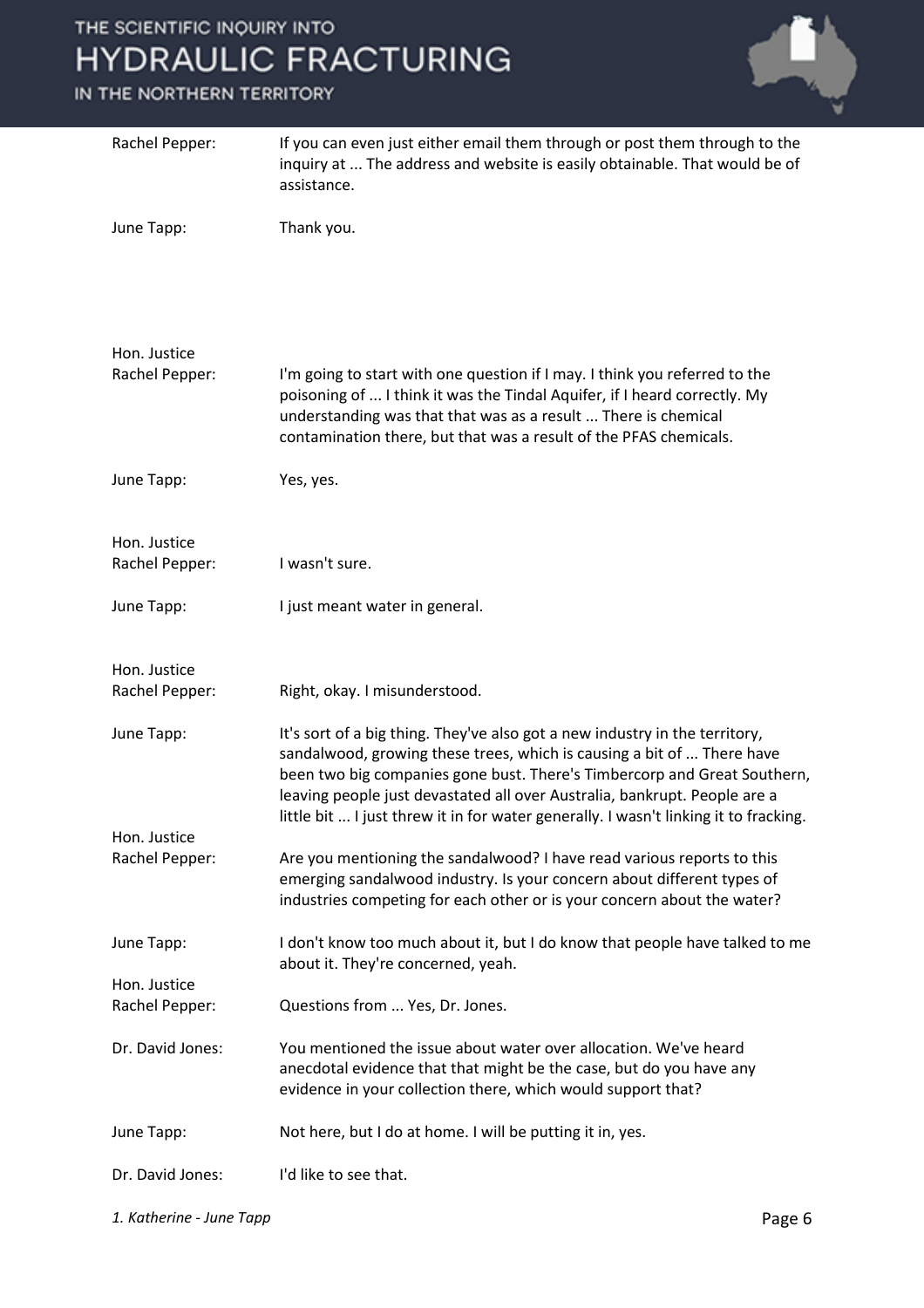| June Tapp:                     | It's a very big  The Labour government is going to have a review on it now.<br>It's just coming up.                                                                                                                                                                                                                                                                                                                                                                                                                                                                                                                                                                                                                                                                                     |
|--------------------------------|-----------------------------------------------------------------------------------------------------------------------------------------------------------------------------------------------------------------------------------------------------------------------------------------------------------------------------------------------------------------------------------------------------------------------------------------------------------------------------------------------------------------------------------------------------------------------------------------------------------------------------------------------------------------------------------------------------------------------------------------------------------------------------------------|
| Hon. Justice<br>Rachel Pepper: | It's under way. Any further questions?                                                                                                                                                                                                                                                                                                                                                                                                                                                                                                                                                                                                                                                                                                                                                  |
| June Tapp:                     | Thank God.                                                                                                                                                                                                                                                                                                                                                                                                                                                                                                                                                                                                                                                                                                                                                                              |
| Hon. Justice<br>Rachel Pepper: | I'm not sure that I called time.                                                                                                                                                                                                                                                                                                                                                                                                                                                                                                                                                                                                                                                                                                                                                        |
| Dr David Jones:                | Perhaps if you could just explain a little bit more about your concern about<br>damage to pastoral areas. I think you were referring to mining companies at<br>the time. You're concerned that there are no bonds or if there are bonds,<br>they're too small to cover damage.                                                                                                                                                                                                                                                                                                                                                                                                                                                                                                          |
| June Tapp:                     | I do know of one in particular. There's my son here, Daniel Tapp. He lives out<br>on the Roper on a cattle station and  Just yesterday, I was reading about<br>this ilmenite mine across the Roper Highway from where Daniel lives. It was<br>owned by a man called Jerry Ren, a Chinese billionaire man. I was just<br>reading the other day. When the story about the ilmenite mine first come<br>out, we were really interested because once that land belonged to us. I just<br>read the other day that the bond  They said it was worth about \$12 billion,<br>this ilmenite. It had a mine going there. I think it might be half closed at the<br>moment. I'm not too sure. The bond on it was \$250,000. I've got that back<br>home. I've got that, yes. What was your question? |
| Dr David Jones:                | Has there been damage caused by that mine?                                                                                                                                                                                                                                                                                                                                                                                                                                                                                                                                                                                                                                                                                                                                              |
| June Tapp:                     | I don't know. I just know that I thought that bond was very  Both<br>governments have said they can't release the amount of the  Another one,<br>a big one, is Mount Todd up near Pine Creek. This is years and years old. At<br>the time, they had a bond on it of \$900,000. Now, do you know what the<br>rehabilitation costs? You should see the aerial photos. They're disgusting.<br>Great lakes of toxic  I won't go there. It's gone up to \$200 million to clean<br>that mess up. It's disgusting. Disgraceful. People come up to the territory<br>and its open slather.                                                                                                                                                                                                       |
| Dr David Jones:                | Thank you.                                                                                                                                                                                                                                                                                                                                                                                                                                                                                                                                                                                                                                                                                                                                                                              |
| Hon. Justice<br>Rachel Pepper: | Thank you. We've got one more question. Yes, Prof. Priestly.                                                                                                                                                                                                                                                                                                                                                                                                                                                                                                                                                                                                                                                                                                                            |
| Prof. Brian Priestly:          | You mentioned that it's not possible to get insurance against potential<br>damage produced by fracking activities. Do you know whether or not the<br>insurance industry has actually published any analysis of those risks or this<br>largely anecdotal?                                                                                                                                                                                                                                                                                                                                                                                                                                                                                                                                |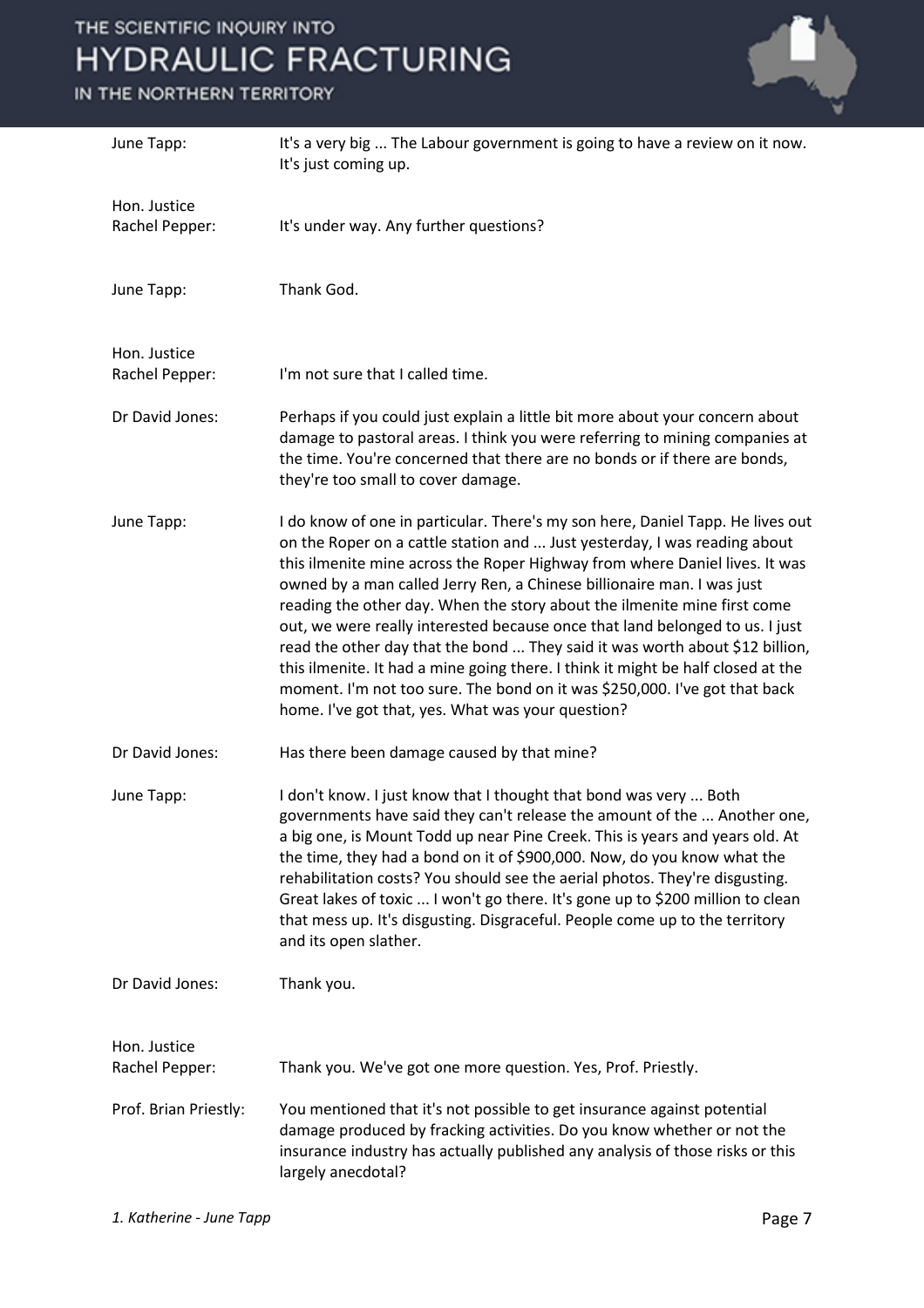| June Tapp:                     | Anecdotal, but my son Daniel has got some stuff, proper stuff, there on that<br>in his report. It affects him because he lives out there. Just let me say too<br>about these mining companies. How I first come to get involved in this, I'd<br>heard of fracking out there, out round the ridges somewhere in the US of A<br>or so. I'd never taken particular notice. I saw a few little bits on the TV,<br>where the rivers catch alight, the gas blah, blah. Daniel, who is about 300 km<br>away from me and I see him every so often, we've bonded over the anti-<br>fracking.                                                                                                                                               |
|--------------------------------|-----------------------------------------------------------------------------------------------------------------------------------------------------------------------------------------------------------------------------------------------------------------------------------------------------------------------------------------------------------------------------------------------------------------------------------------------------------------------------------------------------------------------------------------------------------------------------------------------------------------------------------------------------------------------------------------------------------------------------------|
|                                | How I first  One day, I said, "Oh, those bloody miners have been here again<br>and they did this and they did that." I didn't realise is  This is the other<br>side, next door to the ilmenite mine, the other side of the Roper Highway.<br>They had two iron ore mines all there. They were just disgusting. A couple of<br>times, I went out there and these great big things, just a one-lane road and a<br>lot of dirt and corrugation, the main highway. On a couple of occasions, they<br>cancelled the Roper River annual fishing  Whatever you call it. I'm not a<br>fishing person because the road was too dangerous. As I say, they just do<br>what they like.                                                        |
|                                | They've both gone bankrupt, those two ilmenite mines, and Jerry Ren  This<br>isn't 100%, but he had a share of  That's the man with the ilmenite mine.<br>He had a share in those two iron ore mines that went bankrupt and closed<br>down. What I was going to say  See, Daniel  These would only be<br>individual people. There's probably plenty of relatively well-mannered<br>people out there, but they were coming onto his land. They've got the right<br>to do so, but their attitude was just rude like, "We're entitled to  " He had<br>a bit of a row with them. He was coming home from Mataranka one day and<br>he'd already said to them, "If you are going to come over, just give us a ring<br>and let us know." |
| Hon. Justice                   | When he was on his way home  You've got an access road of about 7 km.<br>These two Toyotas were coming along. They pulled him on the side of the<br>road or they pulled up. They were looking around for a bore site because<br>their water supply on the other side wasn't real good, the road where they<br>were. It's just a hide, just coming onto your place and just driving around in<br>a couple of Toyotas and across the paddock and across here and up there<br>and through the gate. It's just a hide even if you're entitled to do it legally.<br>And their manner is rough. Thank you.                                                                                                                              |
| Rachel Pepper:                 | Not asking permission beforehand?                                                                                                                                                                                                                                                                                                                                                                                                                                                                                                                                                                                                                                                                                                 |
| June Tapp:                     | Yeah, yeah.                                                                                                                                                                                                                                                                                                                                                                                                                                                                                                                                                                                                                                                                                                                       |
| Hon. Justice<br>Rachel Pepper: | No proper negotiations, is that what you mean?                                                                                                                                                                                                                                                                                                                                                                                                                                                                                                                                                                                                                                                                                    |
| June Tapp:                     | Yeah, nothing. Nothing.                                                                                                                                                                                                                                                                                                                                                                                                                                                                                                                                                                                                                                                                                                           |